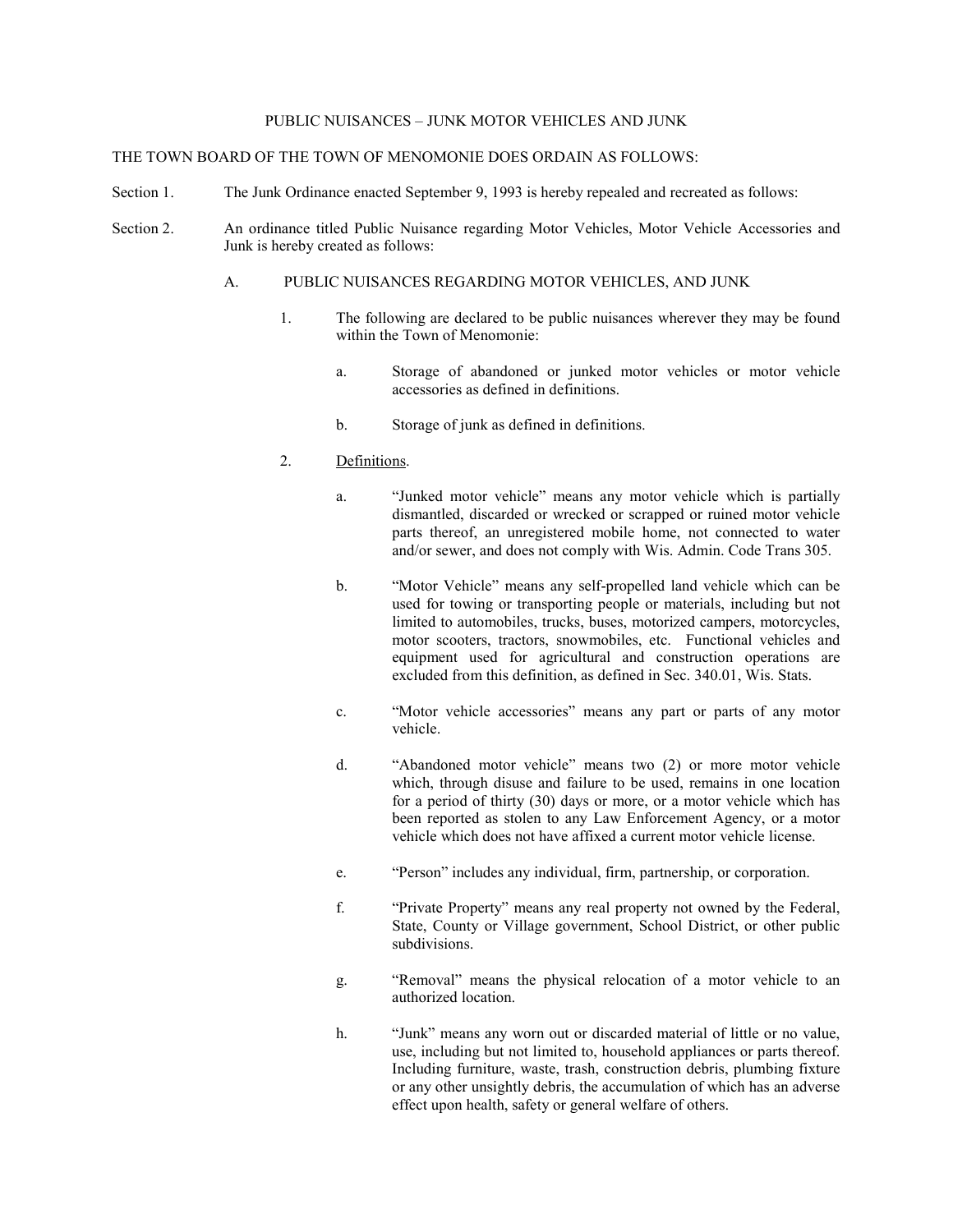- i. "Traveled way" means that portion of a public highway designed for the movement of a motor vehicle, shoulders, and roadside parking, rest, observation areas, and other areas immediately adjacent and contiguous to the traveled portion of the roadway.
- j. "Abutting property owner" means any person or person, corporation or other entity that owns, leases, or in any other way uses or controls the real property abutting any portion of the property of another.
- k. Town of Menomonie, hereinafter referred to as "Town".

# 3. Storage Prohibited.

- a. No person owning or having custody of any junked motor vehicle, abandoned motor vehicle, or motor vehicle accessories or junk shall store or permit any such vehicle or accessories or junk to remain on any private property within the Town for a period of more than thirty (30) days. No person owning any private property in the Town shall store or permit to remain any such junked or abandoned motor vehicle or motor vehicle accessories or junk on his property for more than thirty (30) days. Such storage is declared to be a public nuisance and may be abated or removed and penalties imposed as provided in this ordinance.
- b. No person, after notification to remove any abandoned motor vehicle, junked motor vehicle or motor vehicle accessories, or junk defined under definitions, from any private property has been given pursuant to this ordinance, shall move the same to any other private property upon which such storage is not permitted or onto any public highway or other public property for purposes of storage.
- c. No person or property owner, after notification to remove any abandoned motor vehicle, junked motor vehicle or motor vehicle accessories or junk from any private property, has been given pursuant to this ordinance, shall within six (6) months of said prior notification again store or permit any such vehicle or accessories to be on private property, such storage is declared to be a public nuisance and may be abated, or removed, and penalties imposed as provided in this section.
- 4. Storage Permitted. This ordinance shall not apply to:
	- a. Any junk or junked motor vehicle or motor vehicle accessories or any abandoned motor vehicle stored inside an enclosed building or outside within a fence creating a complete, opaque enclosure (woven material or chain link fences may not be used) at a height of no less than eight (8) feet of the material being fenced. No more than three (3) motor vehicles may be stored outside in an approved enclosure. Junk or junk motor vehicles stored outside can't be visible from the traveled way of a highway or town road or to an abutting landowner from that portion of the abutter's land used on a regular basis. Any such item so placed, discarded, or abandoned is hereby declared to be a public nuisance.
	- b. Any licensed automobile salvage yard in properly zoned district.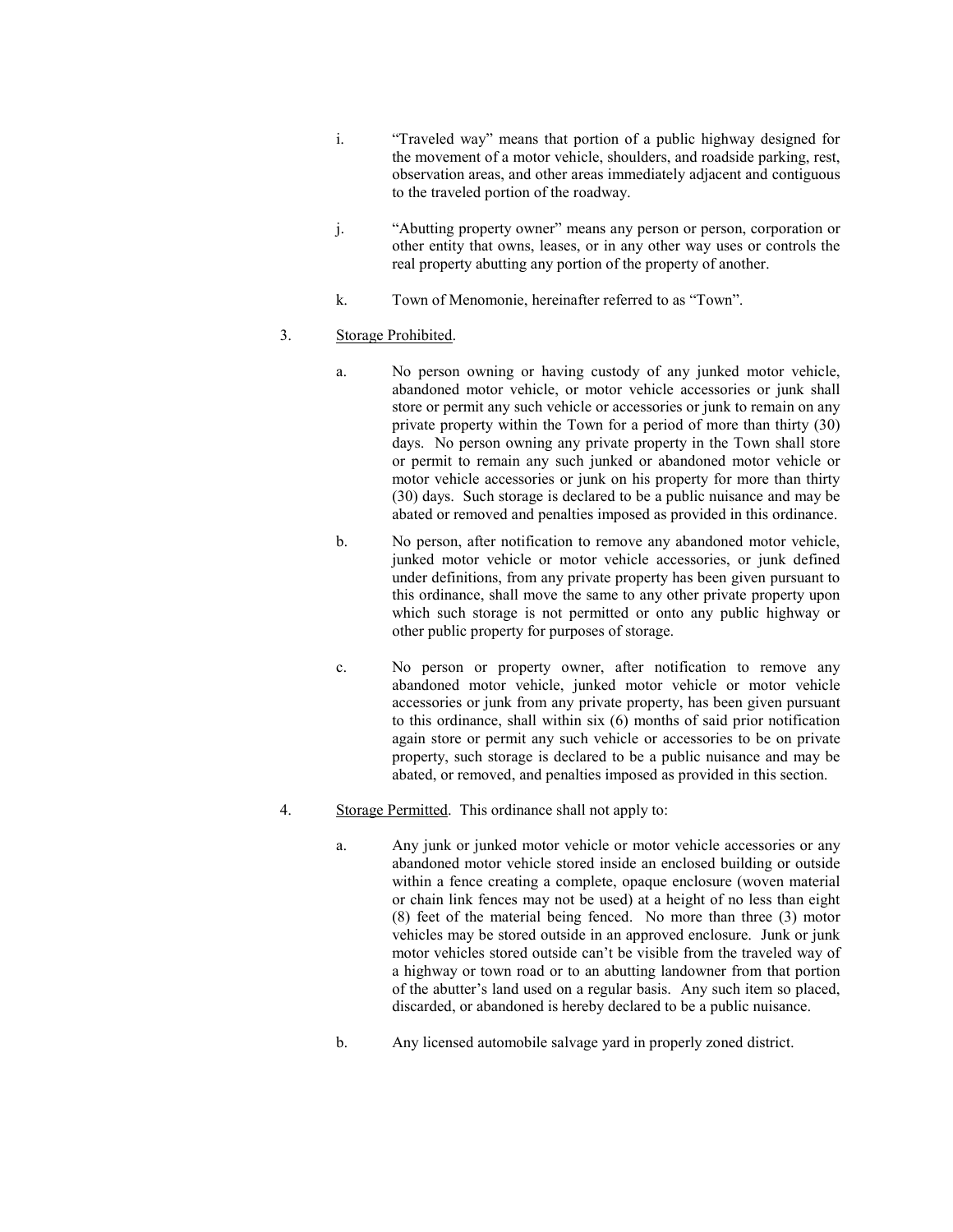- c. Any salvage yard in properly zoned district, or auto repair and/or auto body shops in a properly zoned district, but this section shall not apply to automobile service stations or tire, battery and accessory sale stores.
- d. Any junk, junked motor vehicle or motor vehicle accessories, or abandoned motor vehicle for which an exception permit was issued prior to January 1, 2008.
- 5. Investigation of Premises. The Sheriffs Department, or a member of the Town Board, or upon receipt of a complaint from any other person, may investigate a suspected abandoned motor vehicle, or motor vehicle accessories or junk and record the make, model, style, and identification numbers and its situation.
- 6. Notice of Removal. Notwithstanding any other provisions in this ordinance regarding enforcement of public nuisances, whenever the Town Chairman or any member of the Town Board, shall find or be notified that any junk, abandoned motor vehicle, junked motor vehicle or motor vehicle accessories has been stored or permitted to remain on any private property within the Town, other than those permitted instances described herein, the Town Board shall give notification by certified mail or personal service; (1) to the owner of record of such abandoned or junked motor vehicle or motor vehicle accessories, if such owner can be ascertained by the exercise of reasonable diligence, or (2) to the owner of the private property, as shown on the tax assessment records of the Town, on which the same is located, to remove the junk, junked motor vehicle, abandoned motor vehicle, or motor vehicle accessories within thirty (30) days. The officer shall document time, date and place of service of the notice. Such notice shall also contain the following information:
	- a. Nature of complaint.
	- b. Description and location of the motor vehicle and /or motor vehicle accessories or junk.
	- c. Statement that the motor vehicle or motor vehicle accessories, or junk shall be removed from the premises no later than thirty (30) days from the date of notification.
	- d. Statement that the removal from the location specified in the notification to another location upon which storage is not permitted is prohibited and shall subject the person to additional penalty.
	- e. Statement that when removal is made within the time limits specified, notification shall be given in writing of such removal to the Town Board.
	- f. Statement of the penalties provided for if there is non-compliance with such notice.

If the owner of record of the private property on which such junked abandoned motor vehicle or motor vehicle accessories, or junk are located cannot be so notified in person and/or if such owner of record of such junked or abandoned motor vehicle or motor vehicle accessories cannot be so notified via certified mail, personal service will be obtained by either delivering notice in person or leaving service at the owner's residence or over the age of fourteen (14) occupant of said residence.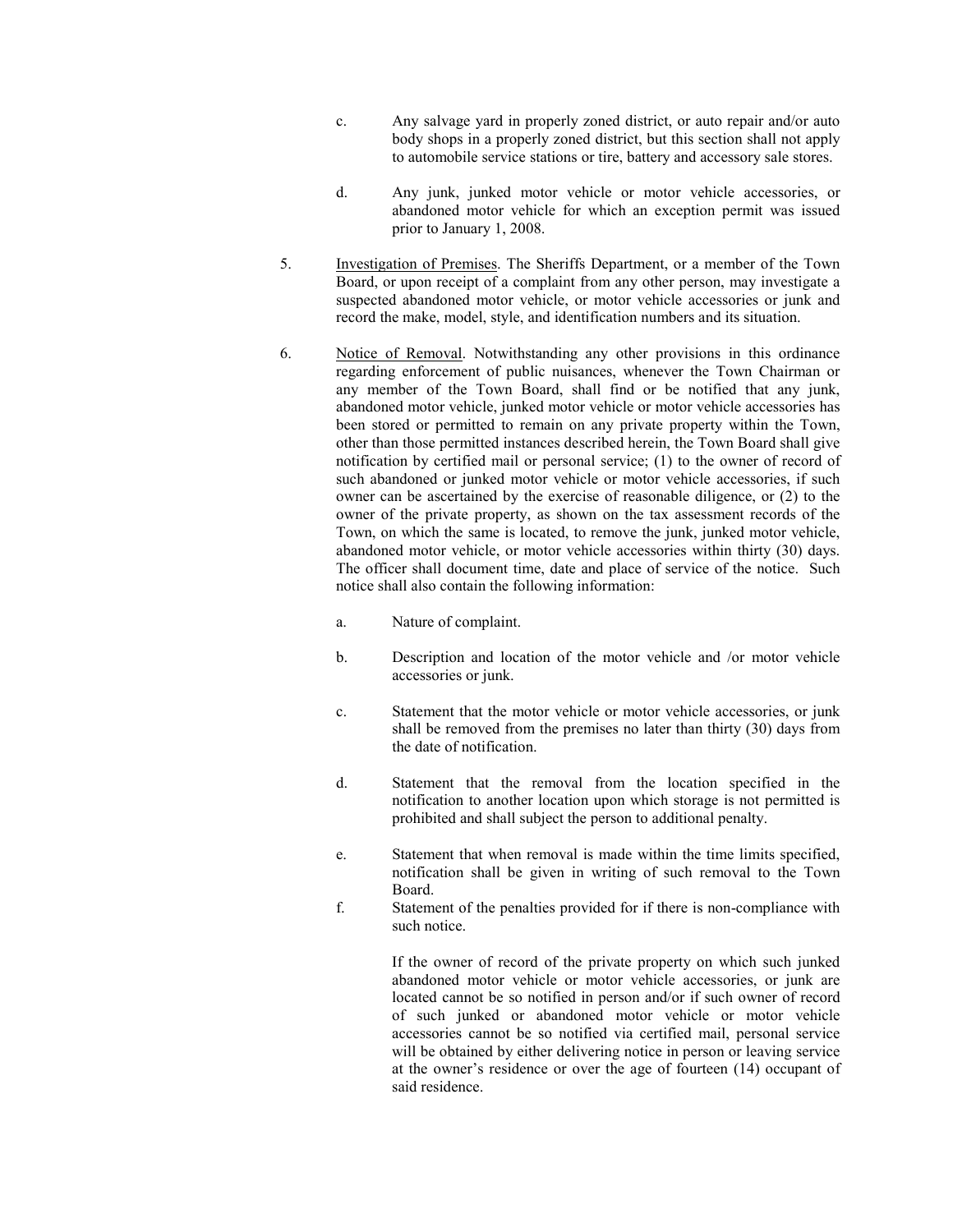7. Penalties. Each and every violation of the provisions of this ordinance shall constitute a separate offense, and each and every day any provision of this ordinance is violated shall constitute a separate offense for which forfeiture may be imposed.

## B. ABATEMENT OF PUBLIC NUISANCES

- 1. Summary Abatement.
	- a. Notice of Owner. If the inspecting officer determines that a public nuisance exists within the Town and that there is a danger to public health, safety, peace, morals or decency, notice may be served by the inspecting officer or an authorized deputy on the person causing, maintaining or permitting such nuisance or on the owner or occupant of the premises where such nuisance is caused, maintained or permitted; and a copy of such notice shall be posted on the premises. Such notice shall direct the person causing, maintaining or permitting such nuisance, or the owner or occupant of the premises, to abate or remove such nuisance within a period of thirty (30) days and shall state that unless nuisance is so abated, the Town will cause the same to be abated and will charge the cost thereof to the owner, occupant or person causing, maintaining or permitting the nuisance, as the case may be.
	- b. Abatement by Town. If the nuisance is not abated within the time proved or if the owner, occupant or person causing the nuisance cannot be found, the officer having the duty of enforcement shall cause the abatement or removal of such public nuisance.
- 2. Abatement by Court Action. If the inspecting officer determines that a public nuisance exists on private premises, but that the nature of such nuisance is not such as to threaten great and immediate danger to the public health, safety, peace, morals or decency, the inspector or sanitarian shall file a written report of such findings with the Town Chairman who, upon direction of the Town Board, shall cause an action to abate such nuisance to be commenced in the name of the Town in Dunn County Circuit Court in accordance with the provisions of Chapter 823, Wis. Stats.
- 3. Court Order. Except where necessary under Subsection (a), no officer hereunder shall use force to obtain access to private property to abate a public nuisance, but shall request permission to enter upon private property if such premises are occupied and, if such permission is denied, shall apply to any court having jurisdiction for an order assisting the abatement of the public nuisance.
- 4. Other Methods Not Excluded. The Town or its officials in accordance with the laws of the State of Wisconsin shall construe nothing in this ordinance as prohibiting the abatement of public nuisances.

## C. COST OF ABATEMENT

In addition to any other penalty imposed by this ordinance for the erection, contrivance, creation, continuance or maintenance of a public nuisance, the costs of abating a public nuisance by the Town shall be collected as a debt from the owner, occupant or person causing, permitting or maintaining the nuisance, such cost shall be assessed against the real estate as a special charge.